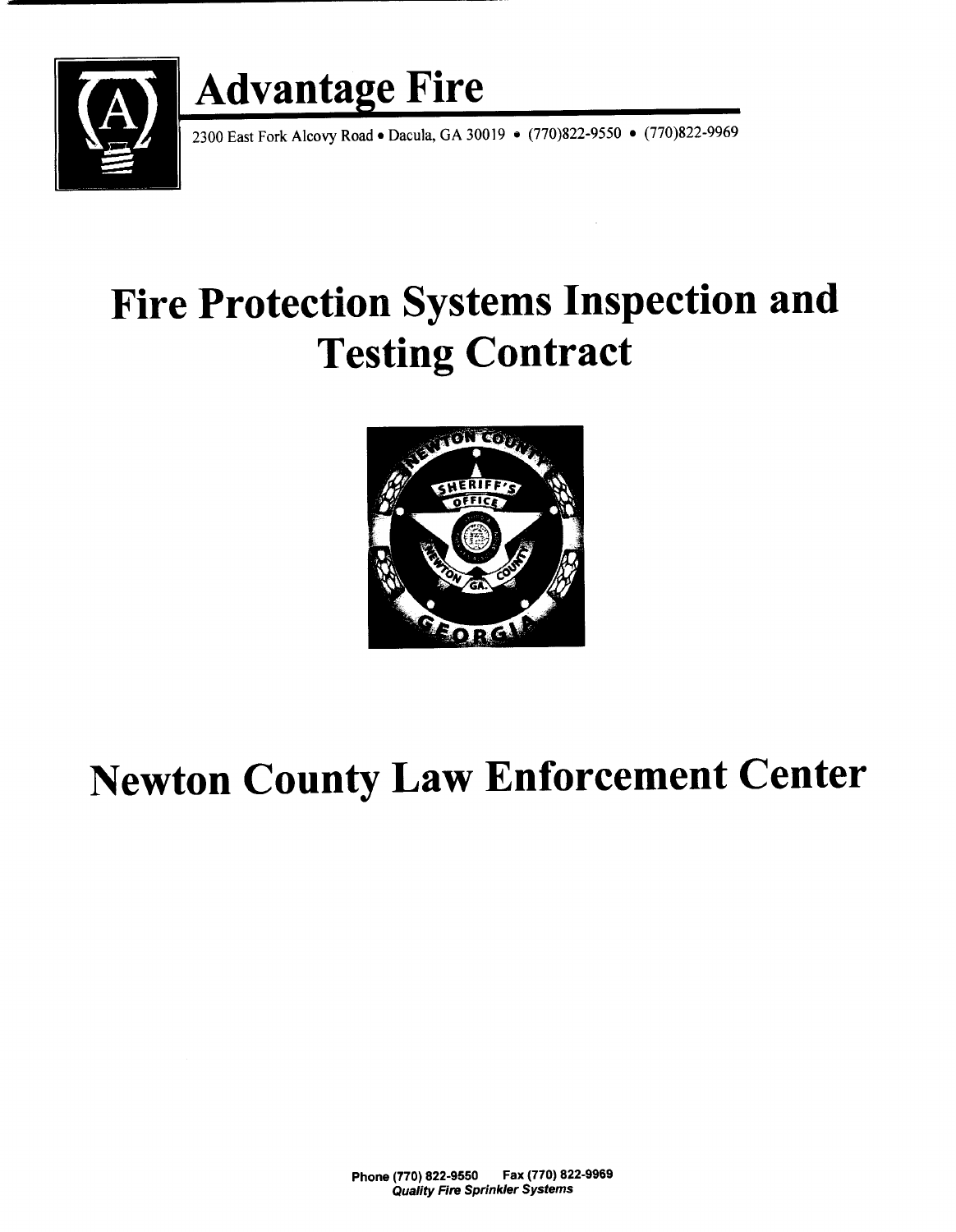

2300 East Fork Alcovy Road • Dacula, GA 30019 • (770)822-9550 • (770)822-9969

### Executive Summary

## Facility Overview

The Detention Division is responsible for the care, custody and control of inmates; protection of inmate rights, and the delivery of inmate programs and medical services.

The Detention Division's Administrative Support and Detention Operations Sections are crucial to day-to-day functions of the division: Classification, Housing Unit, Identification, Intake, Release, Kitchen, Inmate Property, Laundry, Bonding, Inmate Commissary, Data Entry, Accounting, Records Retention, Visitation, and Transport Control.

## Scope of Work

- 1. Perform one 100% comprehensive test of the Fire Alarm for the facility to ensure and Validate the integrity of the system.
- 2. Perform one annual test of water based sprinkler system to include water flow alarms, tamper switches, afire pump, dry system, hydrants.
- 3. Perform annual inspection of 39 fire extinguishers and tag with GA inspection tag.
- 4. Perform semi-annual inspection and test of kitchen suppression system.
- 5. Identify and list deficiencies at time of inspection/testing and provide responsive resolution to the identified deficiencies to ensure code compliance and sound system integrity.
- 6. Provide the expertise/experience ofNICET certified factory trained technicians for the ongoing service and support of the Fire alarm/ life safety and sprinkler systems.

## Standard Service Offering

Priority Response Time - As an Advantage Fire Sprinkler Company, Inc. customer, you will be given priority for emergency service calls.

Qualified Resources — Advantage has <sup>a</sup> professional team of properly trained and qualified personnel. Technicians are equipped with the proper tools and information necessary to perform their job. .

Multi-year Program Commitment— Advantage is committed to establishing long-term agreements at mutually agreed pricing and escalation levels. When a customer agrees to purchase <sup>a</sup> multi-year Inspection and Testing Contract, the second year will automatically be secured at first year prices with no escalation.

Service Documentation -- Every Inspection/Testing will be documented as called for in National Fire Protection Agency [NFPA] Test and Inspect Guidelines, state and local Georgia Fire Codes that are in force at the time of inspection.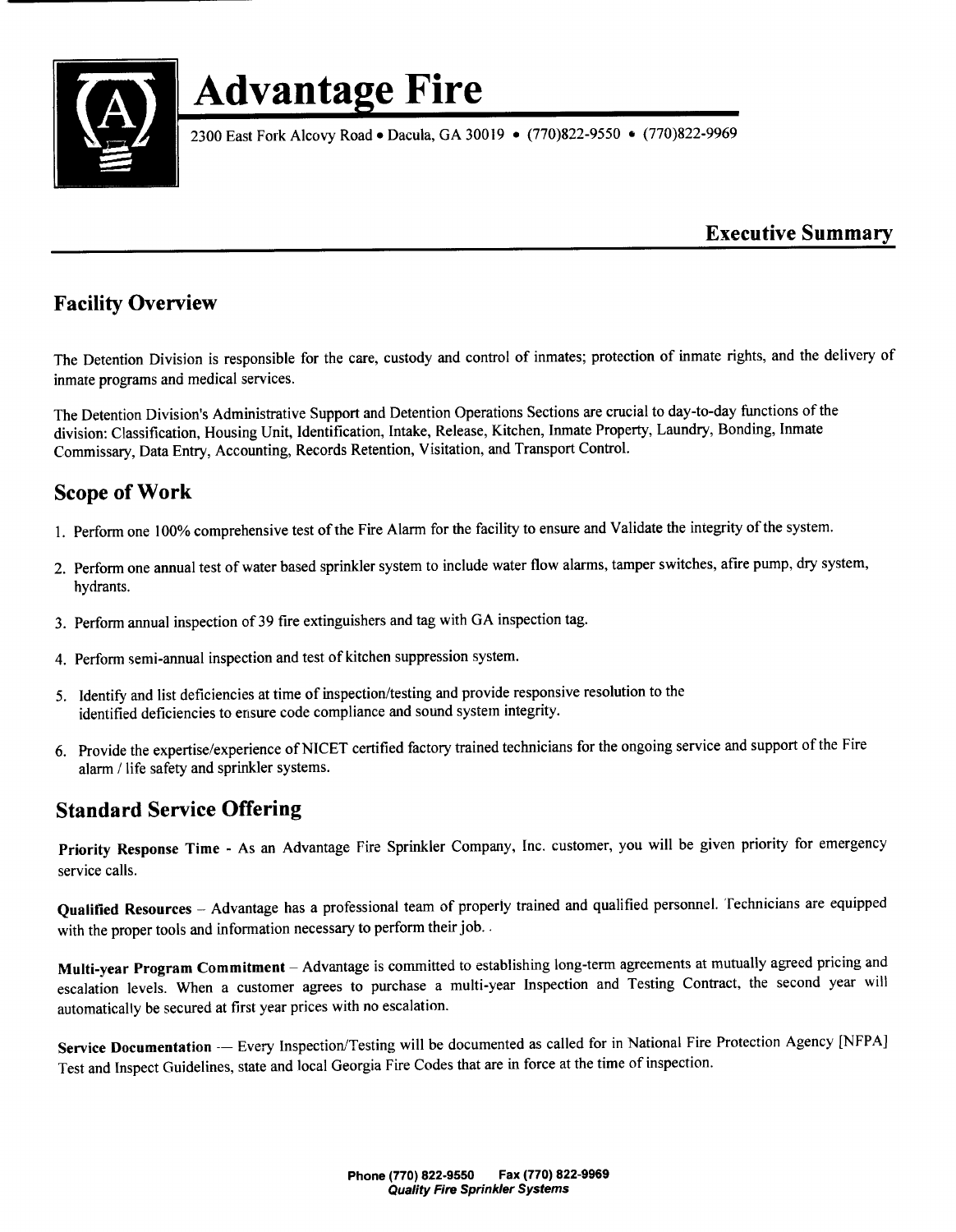

2300 East Fork Alcovy Road • Dacula, GA 30019 • (770) 822-9550 • (770) 822-9969

Plan-Coverage

## Services Included:

## Sprinkler System Inspection/Testing  $\boxtimes$  Included



Introduction: Based upon its design, automatic sprinkler systems detect fires, release water, and suppress fires. Therefore, well maintained sprinkler systems are highly reliable and provide protection of both people and property. Advantage uses the National Standard for the Fire Protection Association (NFPA) Standard 25 - Inspection,<br> **Inspection, Testing, Standard Association** (NFPA) Standard 25 - Inspection,<br>
as a guide for establishing its service standards for inspecting, as a guide for establishing its service standards for inspecting, testing and maintaining automatic sprinkler systems

#### Inspection Requirements:

NFPA 25 and the State of Georgia [Georgia Fire Code 120.31 each require the facility owner to have the automatic sprinkler system components visually and mechanically inspected in accordance with its standards/ requirements.

#### Testing/ Inspection Requirements:

The facility owner, according to each of the above codes, directs the owner to adhere to having the automatic sprinkler system components tested annually, semiannually, quarterly, or monthly, in accordance with these standards. More frequent testing may be required by the local Authority Having Jurisdiction( AHJ).

#### System Detail:

The Inspection/ Testing shall be completed on the listed Automatic Fire Sprinkler Systems and its components at the frequency as indicated below. Functional testing of auxiliary systems, as required by respective code or manufacturer, is excluded unless specifically mentioned in this proposal. Refer also to NFPA 25 and other applicable documents for more detailed information, Annual / Semi Annual inspections will be performed in accordance with the requirement of NFPA-25. Any exceptions will be noted. This inspection does not include any repair work needed to pass the system. All repairs will be at an additional cost. Your Advantage representative can provide a cost break down of such repairs.

| <b>Automatic Fire Sprinkler System Inspection/Testing</b><br>(as per last inspection report) | Quantity       | <b>Frequency</b> |
|----------------------------------------------------------------------------------------------|----------------|------------------|
| Wet Sprinkler Systems                                                                        | -8             | Annual           |
| Dry Sprinkler Systems**                                                                      | $\overline{2}$ | Annual           |
| <b>Floor Control Valves</b>                                                                  | 26             | Annual           |
| <b>Tamper Switch</b>                                                                         | 31             | Annual           |
| <b>Flow Switch</b>                                                                           | 26             | Annual           |

\*\* NOTE: Dry sprinkler systems require a full trip every 3 years which is included in the quoted price. A scissor lift will be needed at site to access floor control valves and should be provided by customer. Additional cost will be incurred if lift is provided by Advantage.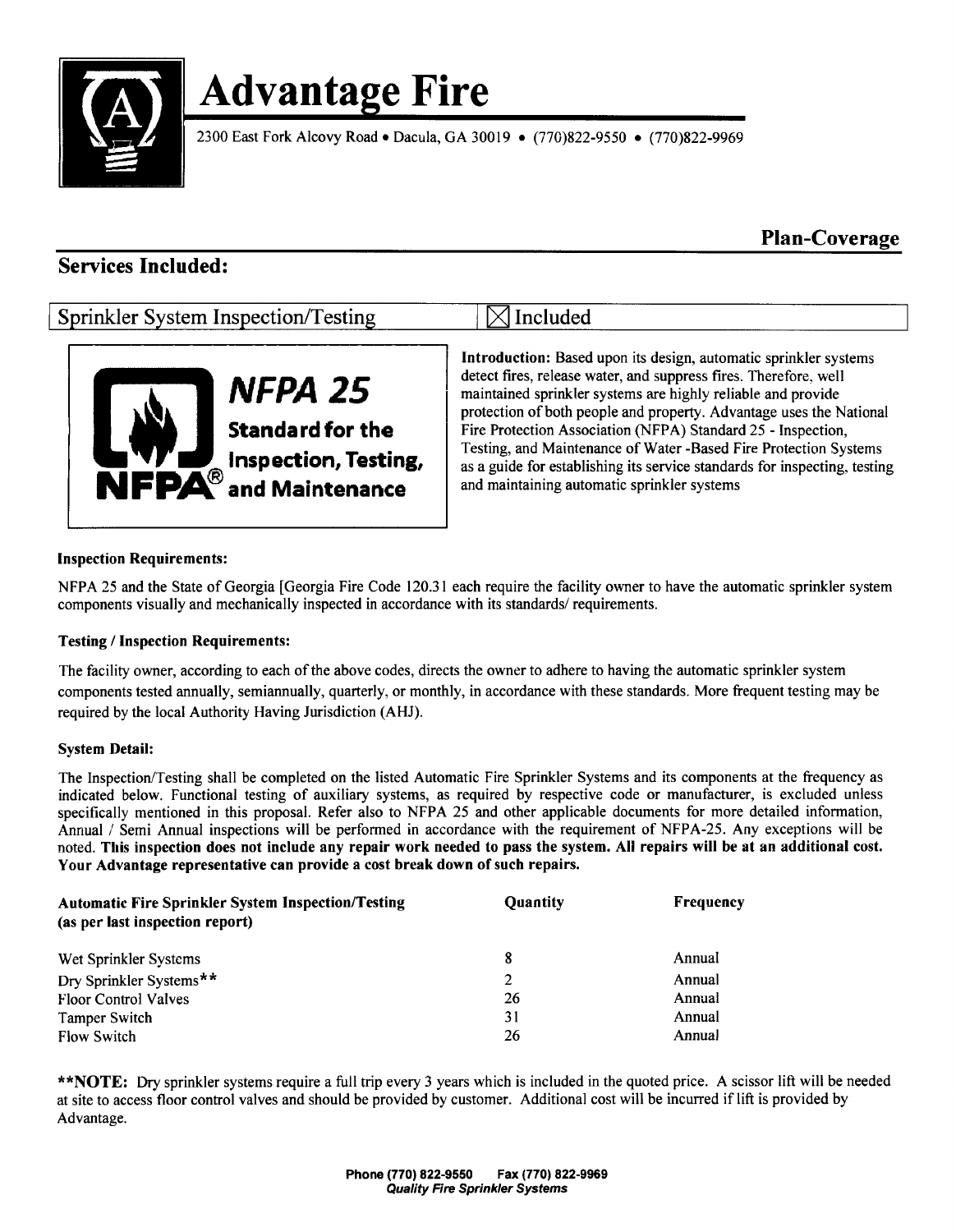

2300 East Fork Alcovy Road • Dacula, GA 30019 • (770)822-9550 • (770)822-9969

### Plan-Coverage

### Services Included:

Fire Alarm System Inspection/Testing  $\Box$  Included

### Subcontractor Performing Service:



#### Inspection Requirements:

The facility owner is required to have the detection and alarm system components visually inspected annually, semi-annually, quarterly, or monthly, in accordance with Table 10.3.1 of NFPA 72. More frequent inspections may be required by the local AHJ.

#### Semi-Annual Testing Requirements:

Table 10.4.3 of NFPA 72 requires the owner of the facility to have the detection and alarm system components tested annually and semi- annually. The AHJ may require more frequent testing if so directed. Based on our experience Advantage recommends that the customer have the detection and alarm system tested at least semi-annually (every six months). Semi-annual and annual inspection and testing procedures may vary slightly according to NFPA and Local requirements

#### System Detail:

The Inspection/Testing shall be completed on the listed Fire Alarm System along with its components at the frequency as indicated below. The fire alarm interface to auxiliary systems( fans, dampers, generators, pumps, specialty detection or suppression, etc.) will be tested only through the fire alarm control or monitoring module. Functional testing of auxiliary systems, as required by respective code or manufacturer, is excluded unless specifically mentioned in this proposal. Refer also to NFPA 72 and other applicable documents for more detailed information. This inspection does not include any repair work needed to pass the system or its devices. All repairs will be at an additional cost. Your Advantage representative can provide <sup>a</sup> cost break down of such repairs.

| Fire Alarm Detection System Inspection/Testing<br>(Device count is per last inspection report with sound test) | Quantity | Frequency |
|----------------------------------------------------------------------------------------------------------------|----------|-----------|
| Siemens MXL Alarm Panel                                                                                        |          | Annual    |
| Silent Knight Digital Dialer (5104B)                                                                           |          | Annual    |
| Annunciator                                                                                                    | 12       | Annual    |
| <b>Smoke Detectors</b>                                                                                         | 351      | Annual    |
| <b>Duct Detectors</b>                                                                                          | 13       | Annual    |
| <b>Heat Detectors</b>                                                                                          | 55       | Annual    |
| <b>Manual Pull Stations</b>                                                                                    | 52       | Annual    |
| Audio Visual                                                                                                   | 203      | Annual    |
|                                                                                                                | 47       | Annual    |
| Visual Units only<br>Sound test                                                                                | 2        | Annual    |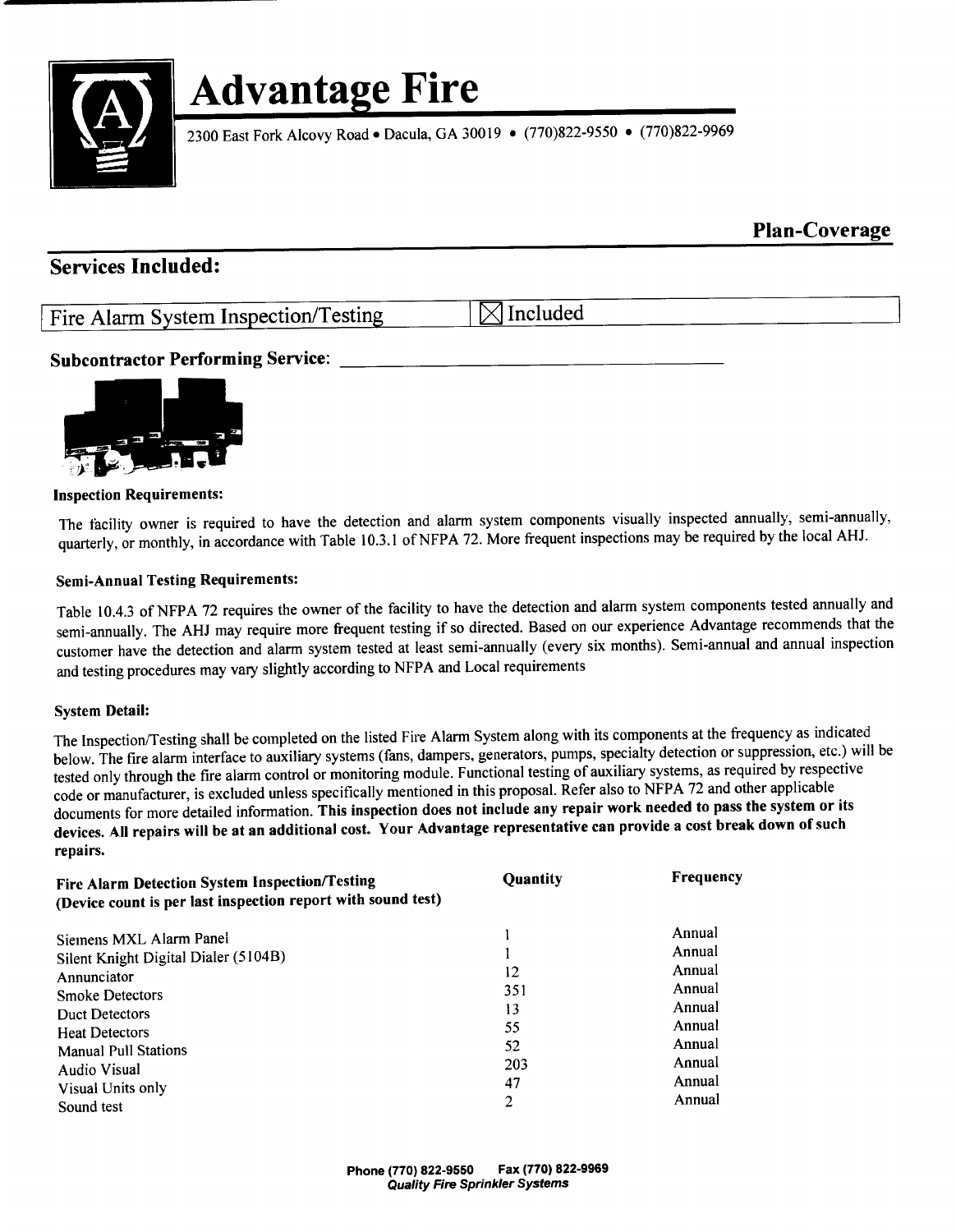

2300 East Fork Alcovy Road · Dacula, GA 30019 · (770)822-9550 · (770)822-9969

### Plan-Coverage

### Services Included:

| Fire Alarm Sound and Visual Test | $\boxtimes$ Included |
|----------------------------------|----------------------|
|                                  |                      |

### NFPA 72® National Fire Alarm Code@

7.4. <sup>3</sup> Private Mode Audible Requirements

7.4. 3. <sup>1</sup> Audible notification appliances intended for operation in the private mode shall have a sound level of not less than 45 dBA at <sup>3</sup>  $m(10 ft)$  or more than 120 dBA at the minimum hearing distance from the audible appliance.

7.43.2\* To ensure that audible private mode signals are clearly heard, they shall have <sup>a</sup> sound level at least 10 dB above the average ambient sound level or <sup>5</sup> dB above the maximum sound level having a duration of at least 60 seconds, whichever is greater, measured 1.5 m  $(5 \text{ ft})$  above the floor in the occupiable area, using the A-weighted scale ( $dBA$ ).

7.5.2 Light Pulse Characteristics

7.5.2.1 The flash rate shall not exceed two flashes per second [2Hz] nor be less than one flash every second [IHz] throughout the listed voltage range of the appliance.

7.5.2.4 The light source color shall be clear or nominal white and not exceed 1000 cd [effective intensity].

7. 5. 4. <sup>1</sup> Spacing in Rooms.

7.5.4. I .2 Visible notification appliances shall be installed in accordance with Table 7.5.4. I [a] using one of the following:

I] A single visible notification appliance.

2] Two single notification appliances located on opposite walls.

3]\* More than two visible notification appliances in the same room or adjacent space within the field of view that flashes in synchronization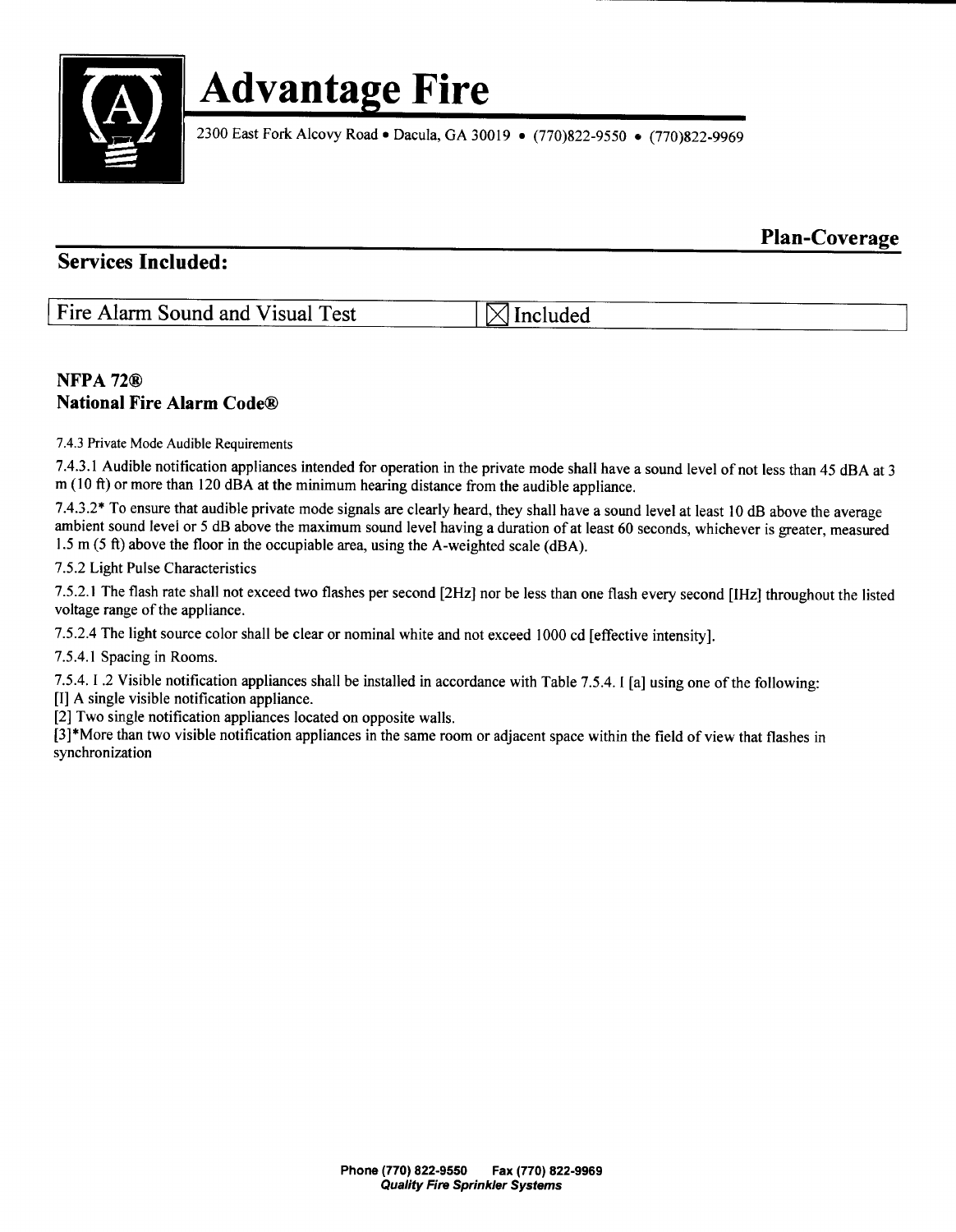

2300 East Fork Alcovy Road • Dacula, GA 30019 • (770)822-9550 • (770)822-9969

Plan-Coverage

### Services Included:

Fire Extinguishers  $\boxtimes$  Included

#### Subcontractor Performing Service;



#### Introduction:

Portable fire extinguishers are not just a pressurized cylinder with chemicals

General Requirements:

Per NFPA 10, portable fre extinguishers shall be conspicuously located where they are readily accessible and immediately available in the event of fire. Preferably they shall be located along normal paths of travel, including exits from areas. All rechargeable- type fire extinguishers shall be recharged after any use, as indicated by an inspection or when performing maintenance. The equipment owner is responsible for assuring that their fire protection equipment is properly serviced and maintained.

Maintenance, servicing, and recharging shall be performed by trained persons having available the appropriate servicing manuals, the proper types of tools, recharge materials, lubricants, and manufacturer's recommended replacement parts or parts specifically listed for use in the fire extinguisher. Per NFPA 10, a fire equipment- servicing agency is usually the most reliable means available to the public for having maintenance and recharging performed.

#### Monthly Inspection Requirements:

"Inspection," as defined by NFPA 10, is a "quick check" that a fire extinguisher to determine if it is in its designated place, that it has not been actuated or tampered with, and that there is no obvious physical damage or condition to prevent its operation. Fire extinguishers shall be inspected when initially placed in service and at <sup>a</sup> minimum of 30- day intervals thereafter.

#### Annual Maintenance Requirements:

Maintenance, as defined by NFPA 10, is <sup>a</sup>' thorough examination" of the fire extinguisher. It is intended to give maximum assurance that <sup>a</sup> fire extinguisher will operate effectively and safety. It includes <sup>a</sup> thorough examination for physical damage or condition to prevent its operation and examination for any necessary repair or replacement. It will normally reveal if hydrostatic testing or internal maintenance is required, Fire extinguishers shall be subjected to maintenance intervals not more than one year, at the time of hydrostatic test, or when indicated by an inspection. All information on the location, size/poundage, and projection of next service of the installed fire extinguishers will be provided once service is completed.

Inspections will be performed in accordance with the requirement of NFPA- 10. Any exception will be noted. This inspection does not include recharges, hydro testing, 6 yr. maintenance, or any repair work needed to pass the device. All repairs will be at an additional cost. Your Advantage representative can provide a cost break down of such repairs.

| Portable Fire Extinguisher Inspection/Testing<br>(# of units per client, additional extinguisher to be inspected<br>@ \$4.75 each) |                                                               | <b>Ouantity</b>    | Frequency |
|------------------------------------------------------------------------------------------------------------------------------------|---------------------------------------------------------------|--------------------|-----------|
| Portable Fire Extinguisher                                                                                                         |                                                               | 47                 | Annual    |
|                                                                                                                                    | Phone (770) 822-9550<br><b>Quality Fire Sprinkler Systems</b> | Fax (770) 822-9969 |           |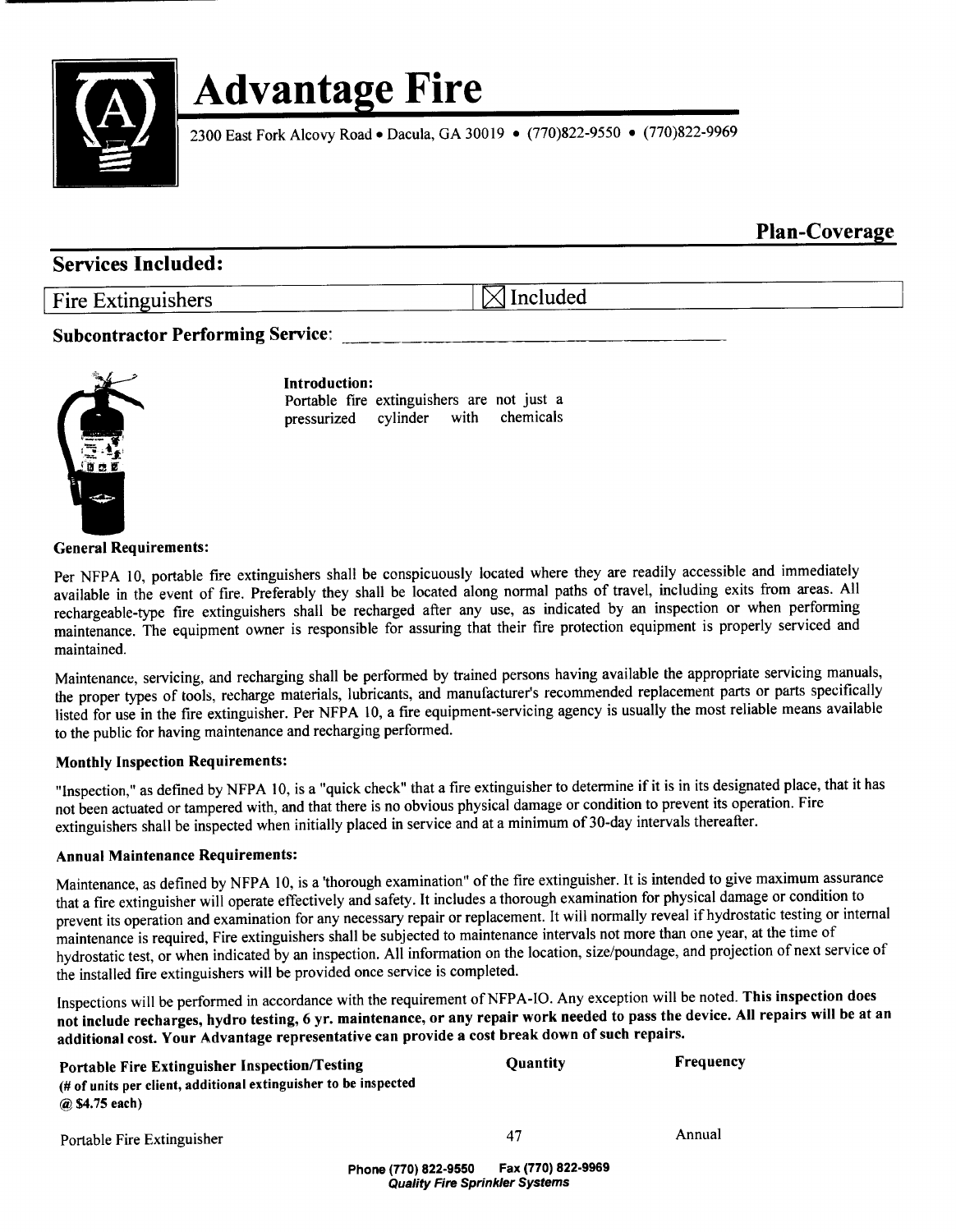

2300 East Fork Alcovy Road • Dacula, GA 30019 • (770)822-9550 • (770)822-9969

Plan-Coverage

### Services Included:

Fire Extinguishers  $\Box$  Included

| <b>Size</b>      | <b>Type</b>             | Location                     |
|------------------|-------------------------|------------------------------|
| 101b             | $\overline{\text{ABC}}$ | 098A                         |
| 101b             | <b>ABC</b>              | <b>Charging stations</b>     |
| 101b             | <b>ABC</b>              | <b>Maint. Cage</b>           |
| 101b             | ABC                     | <b>Parts Cage</b>            |
| 101b             | <b>ABC</b>              | Lockers                      |
| 101b             | <b>ABC</b>              | Employee breaker room #1     |
| 101b             | <b>ABC</b>              | Employee breaker room #2     |
| 101 <b>b</b>     | <b>ABC</b>              | <b>Column at lockers 3E</b>  |
| 101b             | <b>ABC</b>              | <b>Column at lockers 4c</b>  |
| 101b             | <b>ABC</b>              | Column at safety boards      |
| 51b              | <b>ABC</b>              | At security desk             |
| 51b              | <b>ABC</b>              | Front office #1              |
| 101b             | <b>ABC</b>              | Front office #1 back         |
| 101b             | <b>ABC</b>              | Shipping office back area    |
| 101b             | <b>ABC</b>              | $at$ rn 338                  |
| 101b             | <b>ABC</b>              | at 336B                      |
| 101b             | <b>ABC</b>              | at $rm 370A$                 |
| 101b             | <b>ABC</b>              | at rn 31 1                   |
| 101 <sub>b</sub> | $\overline{\text{ABC}}$ | 295A                         |
| 101b             | <b>ABC</b>              | <b>Inside waiting room</b>   |
| 101b             | <b>ABC</b>              | Center column 33E            |
| 101b             | <b>ABC</b>              | at room 33F                  |
| 101b             | <b>ABC</b>              | at room 22A                  |
| 101b             | <b>ABC</b>              | at room 45G                  |
| 101b             | <b>ABC</b>              | at room 56B                  |
| 101 <sub>b</sub> | <b>ABC</b>              | at room 76F                  |
| 101b             | <b>ABC</b>              | Back exit area main building |
|                  |                         |                              |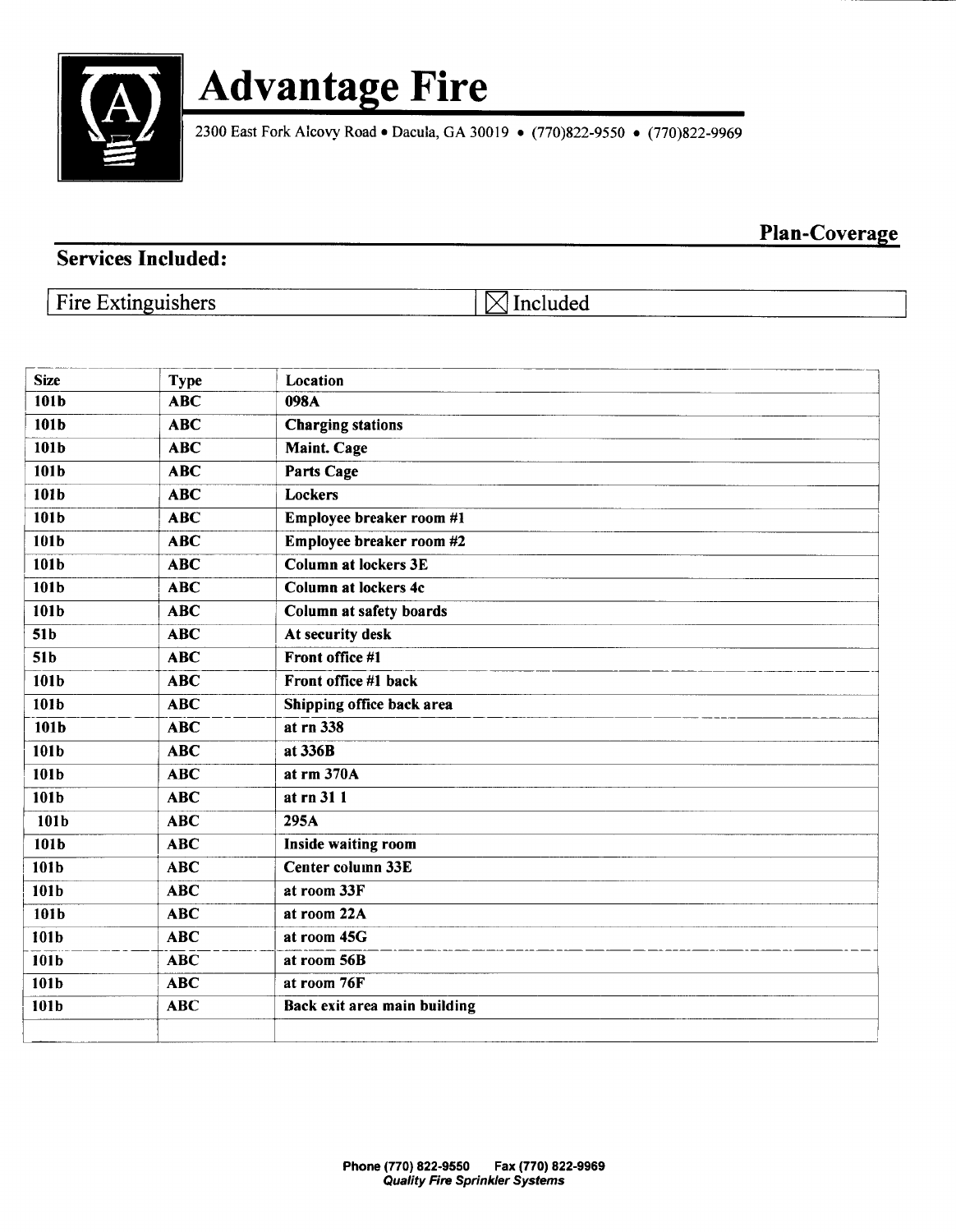

2300 East Fork Alcovy Road • Dacula, GA 30019 • (770)822-9550 • (770)822-9969

## Services Included:

## Kitchen Hood Suppression  $\boxtimes$  Included

Plan-Coverage

#### Introduction

The damage from <sup>a</sup> cooking fire can be devastating, forcing companies to cease operation for sustained periods of time or close their business. Wet chemical fire suppression systems used in commercial cooking operations have an excellent record of helping suppress cooking fires when the systems are properly installed and maintained. Alliance Fire Protection uses the National Fire Protection Association (NFPA) Standards 17A – Wet Chemical Extinguishing Systems and NFPA 96 - Ventilation Control and Fire Protection of Commercial Cooking Operations as the standard for inspecting, maintaining, recharging, and hydrostatically testing kitchen fire suppression systems.

#### General Requirements

Pertinent codes require that the source of ignition of grease in the hood, grease removal device, or duct of commercial cooking operations shall be protected by fire extinguishing equipment. Examples of cooking equipment that produce grease- laden vapors include, but are not limited to, appliances such as deep-tat fryers, ranges, griddles, broilers, woks, tilting skillets, and braising pans. Fire extinguishing equipment shall include automatic fire-extinguishing systems as primary protection and portable fire extinguishers as secondary backup. Newly installed kitchen suppression systems shall comply with the UL 300 fire test standard. In existing systems, when changes are made in the cooking media, positioning, or replacement of the cooking equipment occur, the system owner shall be responsible for assuring that the fire. extinguishing system complies with UL 300. The system owner shall also assure that changes or modifications to the hazard after installation of the fire extinguishing systems shall result in the re-evaluation of the system design by a properly trained and qualified person or company, Portable fire extinguishers shall be installed in kitchen cooking areas in accordance with NFPA 10 and shall be specifically listed for such use { K Class wet chemical extinguisher).

#### **Owner's Monthly Inspection**

An owner's inspection shall be conducted on a monthly basis in accordance with the manufacturer's listed installation and maintenance manual or the owner's manufacturer

#### Semi-Annual Maintenance Requirements

Kitchen Fire Suppression Systems shall be subject to maintenance at intervals not more than six months (semi-annually)

#### Kitchen Hood Fire Suppression Facility Detail

The Testing and Inspection Service shall be completed on the listed Kitchen Hood Fire Suppression System at the frequency as indicated below. Refer also to NFPA 17A, NFPA 96 and other applicable sources for more detailed information regarding servicing requirements. Inspection will be performed in accordance with the requirement of NFPA 17A and NFPA 96. Any exceptions will be noted. Certain manufacturers require additional parts [ i.e. CO2 cartridges] to be charged at different time intervals. This inspection does not include any repair work needed to pass the system. All repairs will be at an additional cost. Your Advantage representative can provide <sup>a</sup> cost break down of such repairs

| <b>Kitchen Hood Fire Suppression Inspection/Testing</b><br>(as per report submitted by client) | <b>Quantity</b> | <b>Frequency</b> |
|------------------------------------------------------------------------------------------------|-----------------|------------------|
| Kitchen Hood Fire Suppression System                                                           |                 | Semi-Annual      |
| <b>Additional Links</b>                                                                        |                 | Semi-Annual      |
| <b>Fusible Links</b>                                                                           | 11              | Semi-Annual      |
| Nozzle Caps                                                                                    | 12              | Semi-Annual      |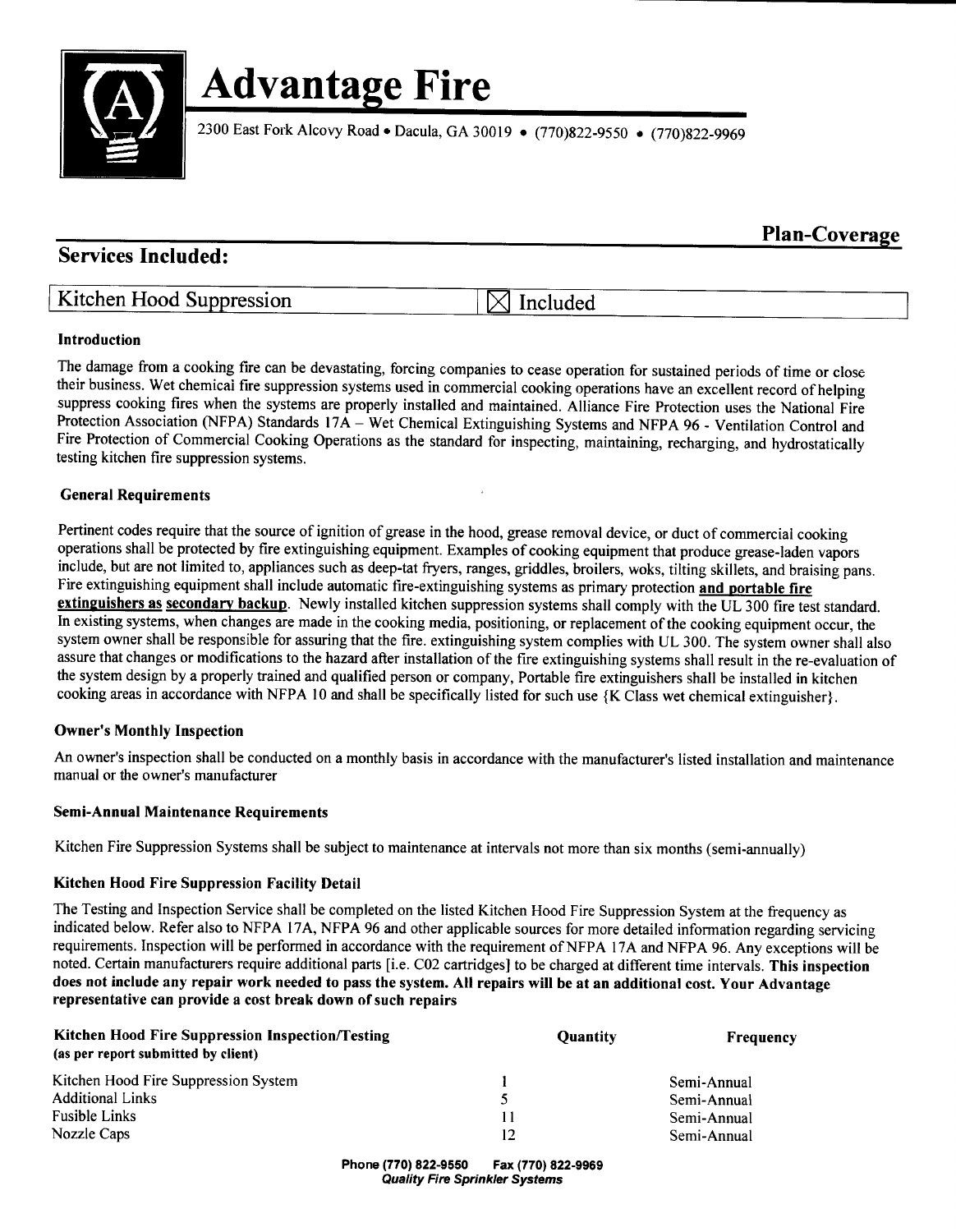

2300 East Fork Alcovy Road · Dacula, GA 30019 · (770) 822-9550 · (770) 822-9969

Test Report Documentation | MIncluded

Upon completion of inspection <sup>a</sup> complete report will be provided the details of items tested and a complete Discrepancy Report along with our proposed solutions.

| <b>Preventive Maintenance</b> | Not Included                                                                                                                                                                                                                       |
|-------------------------------|------------------------------------------------------------------------------------------------------------------------------------------------------------------------------------------------------------------------------------|
|                               | <b>Example 2</b> is the set of the December of the project of the set of the set of the set of the set of the set of the set of the set of the set of the set of the set of the set of the set of the set of the set of the set of |

Preventive maintenance will be performed to coincide with normal inspection and testing visit. Preventive maintenance will be performed in accordance with manufacturer's recommendation and will depend upon the type of equipment and local ambient operating conditions. Preventive maintenance will address the areas that can adversely affect device and appliance performance by means of cleaning and/or recalibration. Sensitivity testing is not included under preventive maintenance.

| <b>UL Listed Monitoring System</b> | Not Included |
|------------------------------------|--------------|
|                                    |              |

| <b>Service Repairs</b> | Not Included |
|------------------------|--------------|
|------------------------|--------------|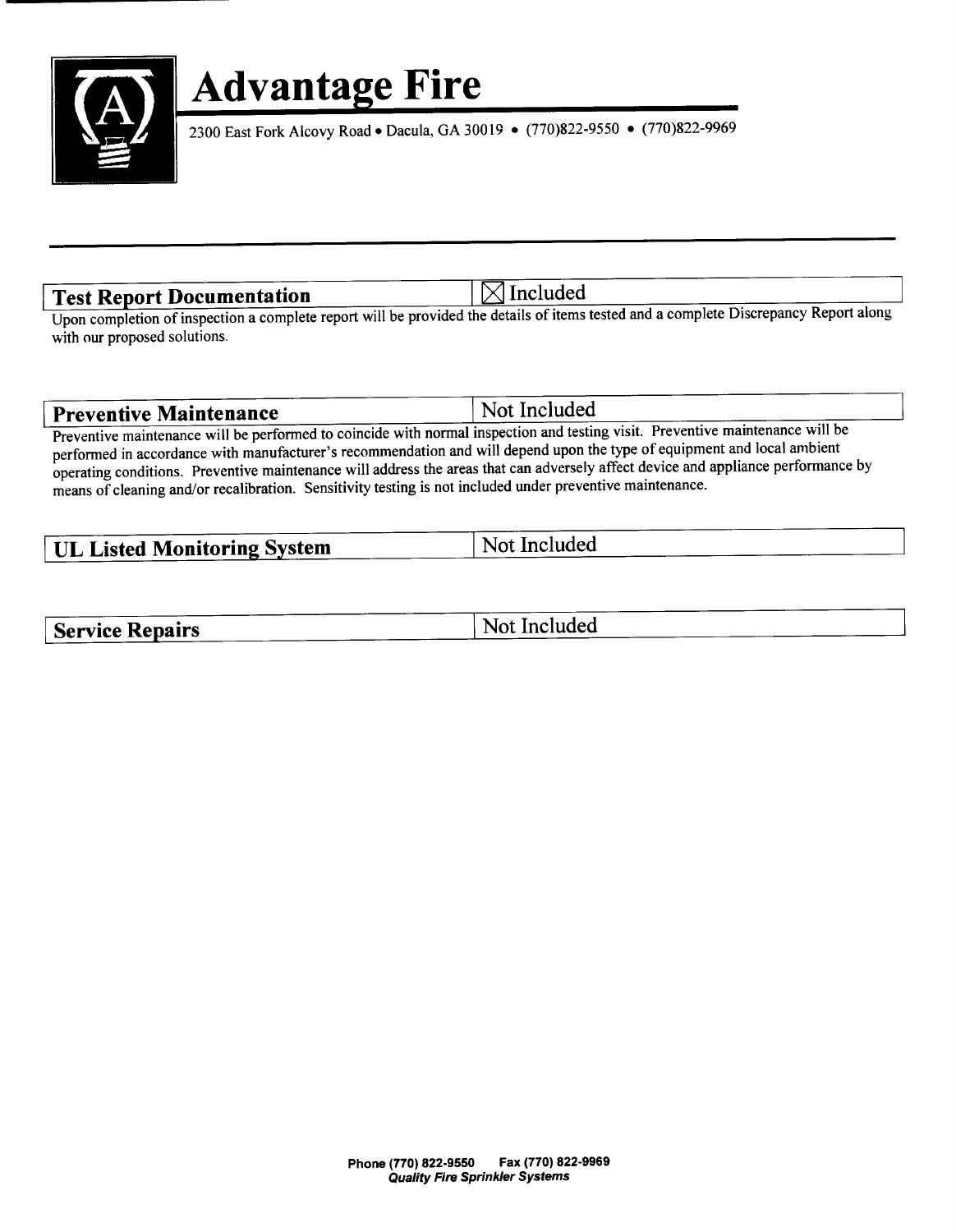

2300 East Fork Alcovy Road • Dacula, GA 30019 • (770) 822-9550 • (770) 822-9969

### Plan Summary

The following details summarize the implementation and pricing for this Inspection and Testing Contract

| <b>Program Duration</b>          | $[3]$ -Year                                                                                                                                                                                                                                                                                                         |                                                            |                                                |                                                |
|----------------------------------|---------------------------------------------------------------------------------------------------------------------------------------------------------------------------------------------------------------------------------------------------------------------------------------------------------------------|------------------------------------------------------------|------------------------------------------------|------------------------------------------------|
| <b>System Testing Schedule</b>   | $[\times]$ Annual: The system will be tested annually in one segment. Testing will<br>be scheduled Monday through Friday during normal working hours in<br>accordance with your requirements.                                                                                                                       |                                                            |                                                |                                                |
|                                  | Semi-Annual: One complete test will be performed for each facility<br>throughout the year spread out in semi-annual segments. Testing will be<br>scheduled Monday through Friday during normal work hours of 7AM to<br>5PM. Audio testing will be coordinated with staff at a time to minimize staff<br>disruption. |                                                            |                                                |                                                |
|                                  | Quarterly: The system will be tested quarterly in. four equal segments.<br>Testing will be scheduled Monday through Friday during normal work hours<br>of 8AM to 5PM.                                                                                                                                               |                                                            |                                                |                                                |
|                                  | Other: No power supplies were listed on the last alarm report,<br>additional power supplies, if they exist, will be tested at \$ per panel.                                                                                                                                                                         |                                                            |                                                |                                                |
| <b>Emergency Response Time</b>   | Emergency calls will have someone onsite within 4 hours of notification to<br>your Account Representative. Non-emergency calls will be scheduled as<br>mutually agreed between the customer and Advantage Fire. There is a 4<br>hour minimum charge on all Emergency Calls.                                         |                                                            |                                                |                                                |
| <b>Covered Equipment</b>         | Control Parts<br>Field Devices   System Programming $\boxtimes$<br>No Parts                                                                                                                                                                                                                                         |                                                            |                                                |                                                |
| <b>Time &amp; Material Hours</b> | <b>Normal Hours</b><br>(8:00 AM to 5:00 PM)                                                                                                                                                                                                                                                                         | After-Hours<br><b>Emergency Calls</b><br>(Sunday-Saturday) | <b>Over Time</b>                               | <b>Holidays</b>                                |
| <b>Time. &amp; Material Rate</b> | \$95 for 1 person,<br>\$140 for 2 people                                                                                                                                                                                                                                                                            | \$142 for 1 person,<br>\$210 for 2 people                  | \$190 for 1<br>person,<br>S280 for 2<br>people | \$190 for 1<br>person,<br>S280 for 2<br>people |
|                                  | Advantage Fire has a minimum of 3 hours on service calls.<br>Either party with probable cause and 30 days written notice can cancel contract.<br>Rates are subject to change without notice                                                                                                                         |                                                            |                                                |                                                |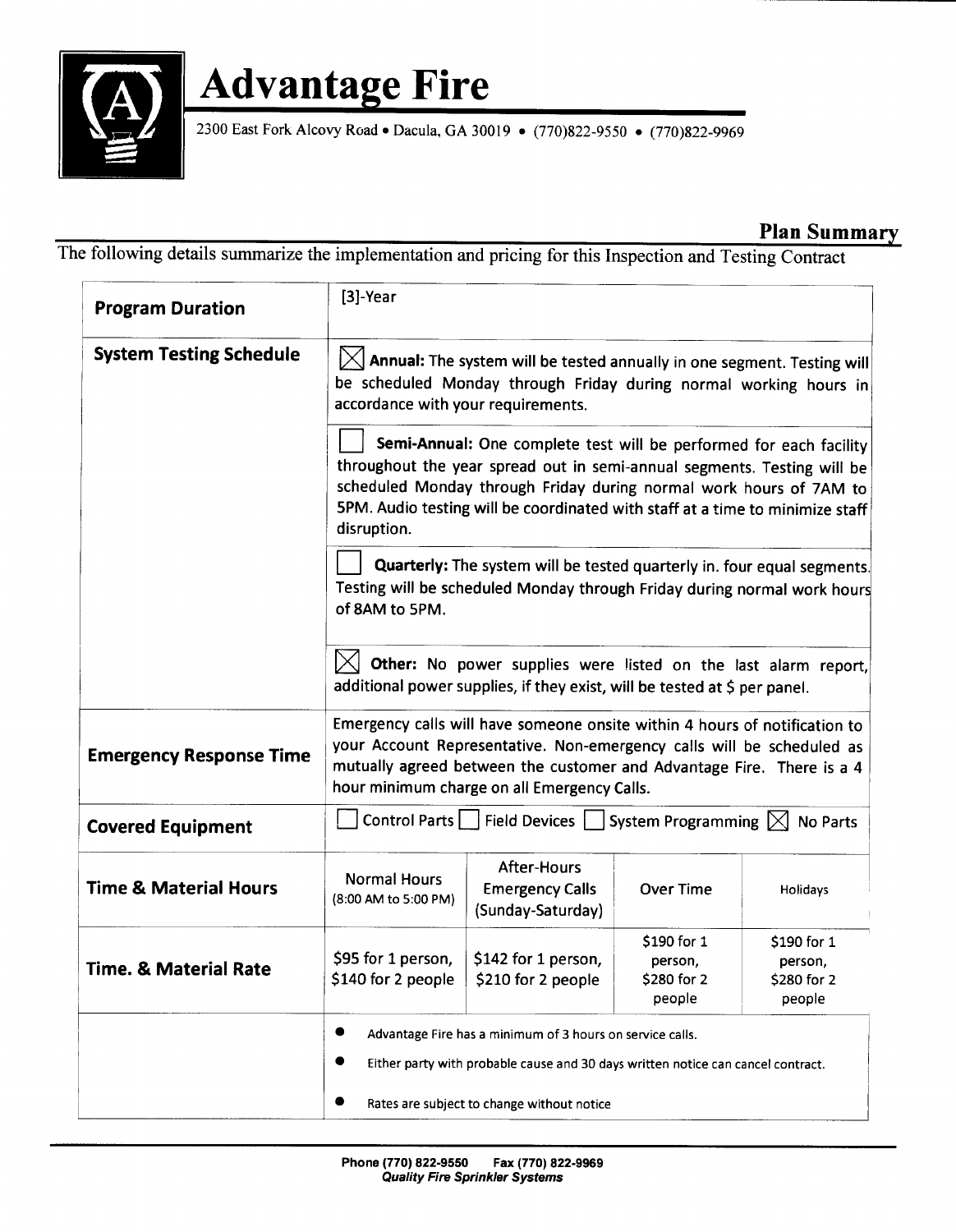

2300 East Fork Alcovy Road • Dacula, GA 30019 • (770)822-9550 • (770)822-9969

### Plan Summary

The following details summarize the implementation and pricing for this Inspection and Testing Contract

|                                | Year 1                                                                                                                                                                                                                     | Year 2                               | Year 3                           |
|--------------------------------|----------------------------------------------------------------------------------------------------------------------------------------------------------------------------------------------------------------------------|--------------------------------------|----------------------------------|
| Sprinkler System               | \$2975                                                                                                                                                                                                                     | \$2775                               | \$2775                           |
| Fire Alarm                     | \$2625                                                                                                                                                                                                                     | \$2625                               | \$2625                           |
| <b>Fire Extinguishers:</b>     | \$238                                                                                                                                                                                                                      | \$238                                | \$238                            |
| Kitchen Hood Suppression       | \$1640<br>5820 per  <br>inspection]                                                                                                                                                                                        | \$1640<br>[ \$820 per<br>inspection] | \$1640<br>[\$820 per inspection] |
| <b>Total Yearly Investment</b> | \$7478                                                                                                                                                                                                                     | \$7278                               | \$7278                           |
|                                | ** Dry Sprinkler full<br>trip due in                                                                                                                                                                                       |                                      |                                  |
| <b>Payment Schedule</b>        | Inspection and Testing will be billed when Test and Inspection is complete. Semi-<br>Annual items will be billed Semi-Annually when Inspection and Testing is<br>performed. Terms are Net 30 days from receipt of invoice. |                                      |                                  |

#### Agreement By and Between:

#### Billing Information (if different from above):

Pricing: Pricing: Pricing set forth in this agreement is good for 30-days only and is<br>Proposal Date: April 7, 2016<br>Pricing set forth in this agreement is good for 30-days only and is<br>actual number of devices or systems ins actual number of devices or systems installed or inspected at the facility exceeds 5% of the number set forth in this agreement, the price will be adjusted accordingly at a pro-rata basis.

Advantage Fire is pleased at the opportunity to offer this proposal and looks forward to the pleasure of doing business together. Please contact me immediately if you have any changes or would like to discuss the proposal. in any way. If accepted, please sign and date below and return to Advantage Fire with the appropriate purchase order information.

Advantage Fire Representative: David Hodges Date: April 7, 2016

By signing below; I accept this proposal and agree to the terms and conditions herein.

Customer Name  $\sim$   $\sim$   $\sim$   $\sim$   $\sim$   $\sim$  Date Signature Title

OC Cincut 16,201. alman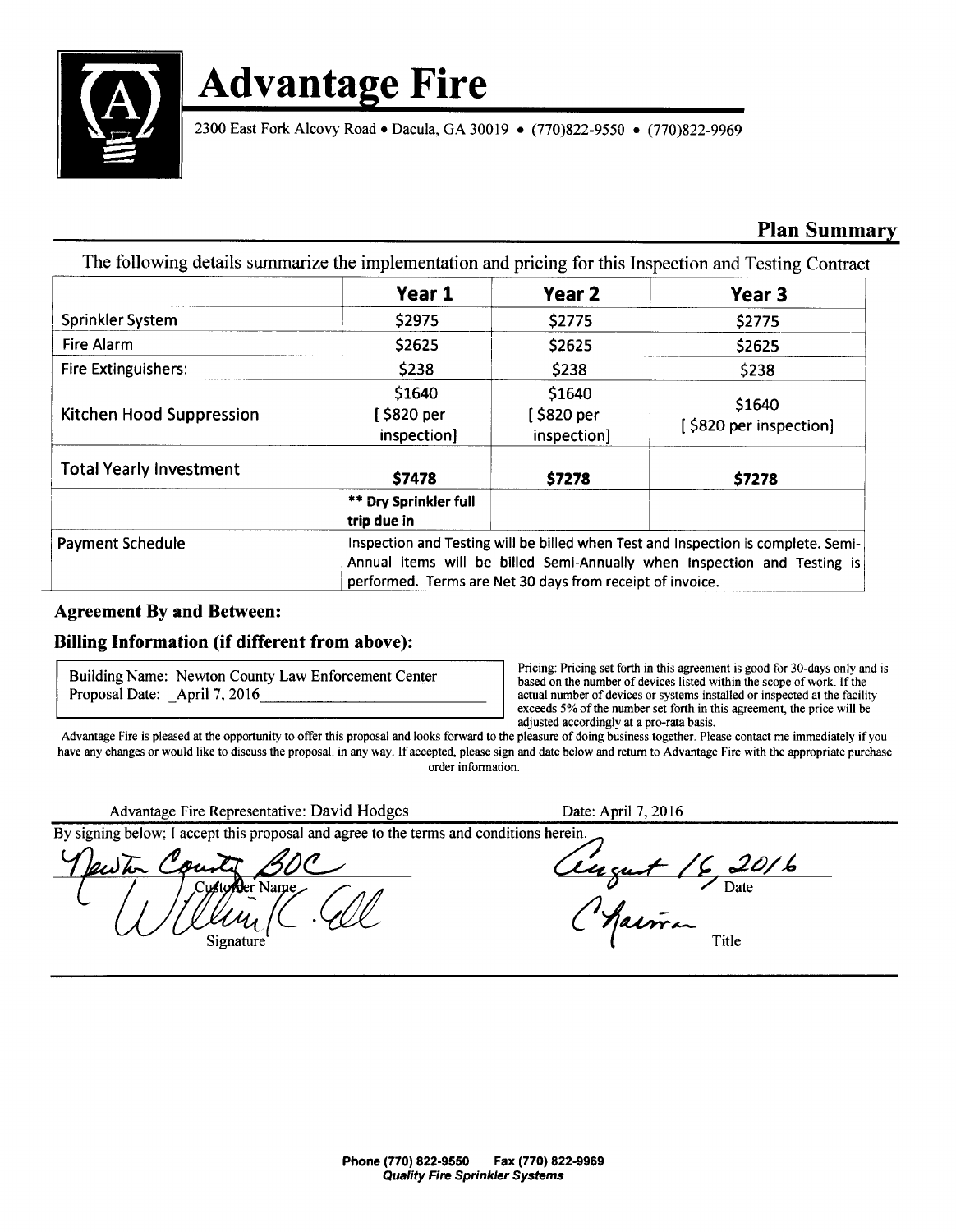

2300 East Fork Alcovy Road • Dacula, GA 30019 • (770) 822-9550 • (770) 822-9969

### Terms and Conditions

- 1. In connection with any automatic sprinkler system on Subscriber's premises as defined above, Company shall:
	- a. Inspect each control valve in Subscriber's system and leave in its normal open or closed position.
	- b. Inspect all fire sprinkler system related equipment as noted above.
	- c. Test all sprinkler system alarm facilities.
	- d. Conduct water flow tests at both ends of the system to verify water availability. Dry valves will be trip tested every 3-year period.
	- e. Maintain water pressure (static and residual) records in order to note and investigate changes.
	- f. Inspect coverage of system and condition of sprinkler heads, branch lines, risers, cross mains, hangers and other related segments of the systems involved in accordance with NFPA 25-2002 edition.
	- g. Fill out Standard Form of Inspection Report and submit reports and recommendations to Subscriber of each inspection performed and the results of the inspection.
	- h. Unless otherwise specified, all inspections will be conducted between 7:00am 4:00pm Monday- Friday
	- i. Subscriber subject to <sup>a</sup> minimum service charge for scheduled inspections cancelled without <sup>a</sup> 48hr notification
- 2. In connection with any fire alarm system on Subscriber's premises as defined above, Company shall:
	- a. Inspect and test each initiating device in the Subscriber's system and note the location and result.
	- b. Inspect and test notification appliances and note the location and results.
	- c. Verify operation of elevator recall if applicable.
	- d. Test and record battery readings for FACP and remote power supply batteries. See note in
	- e. Inspect coverage of system and condition of the initiating and notification appliances and other related segments of the systems involved in accordance with NFPA 72-2003 edition.
	- f. Fill out Standard Form of Inspection Report and submit reports and recommendations to Subscriber of each inspection performed and the results of the inspection.
	- g. Unless otherwise specified, all inspections will be conducted between 7: 00am- 4: 00pm Monday- Friday
	- h. Subscriber subject to a minimum service charge for scheduled inspections cancelled without a 48hr notification
- 3. In connection with any fire extinguishers on Subscriber's premises as defined above, Company shall:
	- a. Visually inspect each fire extinguisher per NFPA 10— 2002 edition requirements.
	- b. Additional fire extinguishers not included in count by client will be inspected at \$ each
	- c. Tag each extinguisher that passes visual inspection and is not in need of recharge or required periodic maintenance.
	- d. Fill out Standard Form of Inspection Report and submit reports and recommendations to subscriber of each inspection performed and the results of the inspection.
	- e. Unless otherwise specified, all inspections will be conducted between 7:00am-4:00pm Monday- Friday,
	- f. Subscriber subject to <sup>a</sup> minimum service charge for scheduled inspections cancelled without <sup>a</sup> 48hr notification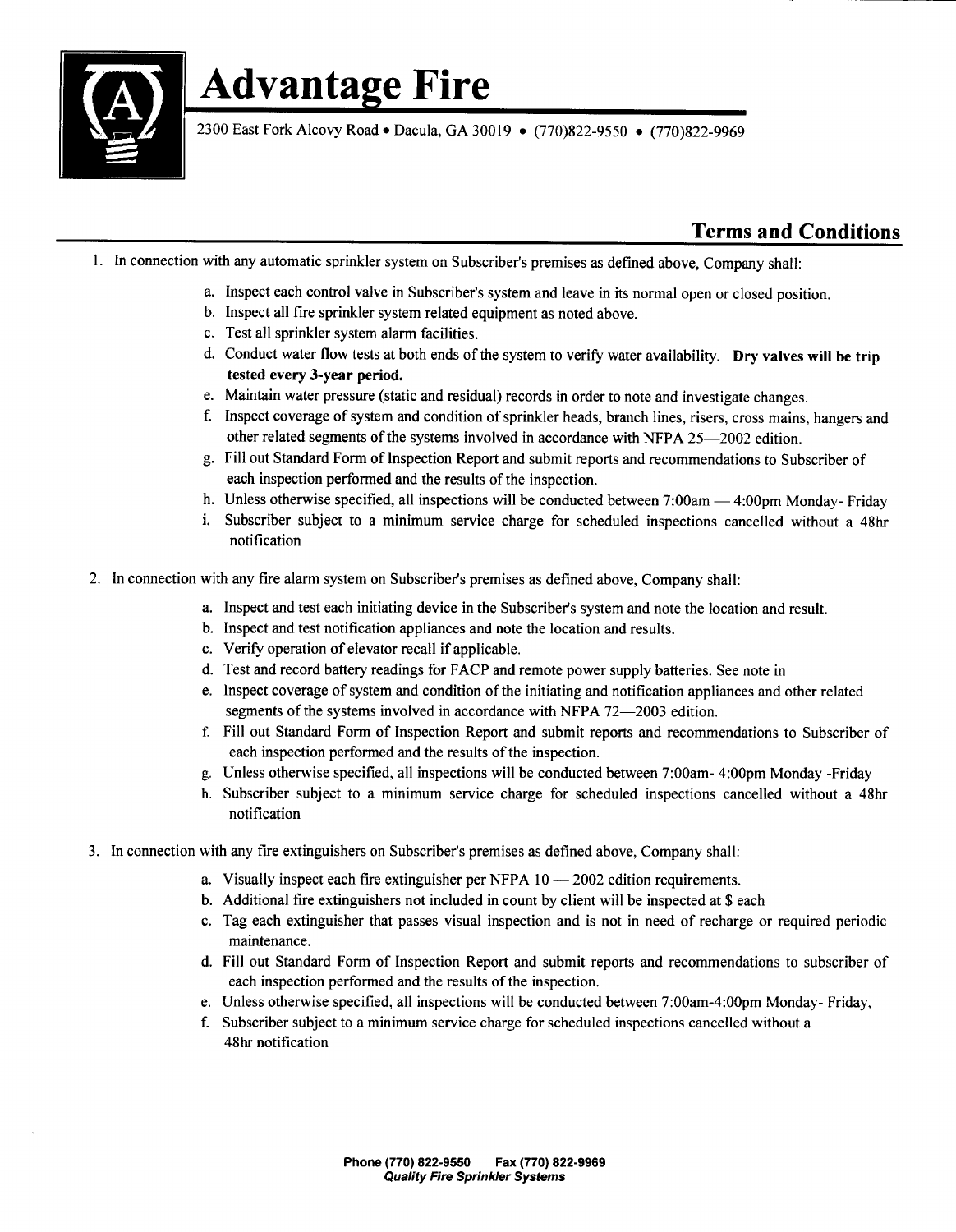

2300 East Fork Alcovy Road • Dacula, GA 30019 • (770)822-9550 • (770)822-9969

- 4. Company will send two technicians to perform an inspection. Assistance from one of the subscriber's staff may be required to perform non-technical duties such as silencing and acknowledging alarms as they are received at the fire alarm panel. For an added charge and at the Subscriber's request, Company can provide additional technicians. Unless otherwise specified, testing is limited to accessible devices, those where access can be obtained without restriction at the scheduled time of the test and does not exceed heights obtainable with <sup>a</sup> <sup>6</sup>' ladder. If <sup>a</sup> return trip is required due to access problems, it will be billed at our normal prevailing rates.
- 5. Exclusions:
- a. Valve pit or equipment on city right of way
- b. Private or Public Fire Hydrants
- c. Confined space requirements as defined by OSHA
- d. Inspection  $&$  testing frequency requirements, as defined in NFPA 25-2002, less than quarterly and greater than annually.

#### Responsibility of the Owner, Manager, or Occupant:

- 1. The responsibility for properly maintaining a water-based fire protection sprinkler system shall be that of the owner of the property. By means of periodic inspections, testing and maintenance, the equipment shall be shown to be in good operating condition and any defects or impairments shall be revealed. The owner, manager, or occupant shall promptly correct or repair deficiencies, damaged parts, or impairments found while performing the inspection  $\&$  testing of this system. Qualified personnel or a qualified contractor shall perform corrections and repairs..
- 2. This agreement is limited to inspection, testing and services at the time of the visit only and does not eliminate the owner's responsibility for maintaining the systems, such as, CHECKING AND DRAINING LOW POINTS, MAINTAINING ADEQUATE HEAT, PROPER LEVELS OF LUBRICANT, ELECTRICAL POWER, ETC. or include maintenance alterations, repairs or replacement of faulty system components.
- 3. Company shall be admitted into all areas of said premises for the purpose of providing these services. Appropriate notice will be given.
- 4. Have fire protection system drawings available on site to assist the inspector to identify equipment components so that they can be properly located. Owner is responsible for identifying equipment locations.
- 5. Any additional systems or devices relative to this Agreement added to the above premises after the date of contract acceptance shall be inspected by Company. Subscriber shall pay an additional price commensurate with the usual charges made by Company for inspecting such additional systems at a price agreed upon by both Company and. Subscriber.
- 6. The term of this agreement shall be continuous, commencing on the date of this agreement, covering the period starting on the first day of [Beginning Month] and ending on the last day of [Ending Month] thereafter until terminated by (30) days written notice by either party to the other after this contract has been in effect for a minimum of 1 year.
- 7. Contract includes <sup>a</sup> 3% cost of material and labor escalation increase after the first year and each year thereafter.
- 8. Any parts necessary to complete service repairs will be charged at an additional cost to the hourly rate.
- 9. All invoices are due upon receipt and shall bear interest at a rate of 1.5% per month beginning on the  $30<sup>th</sup>$  day after the invoice date. Ifthe Subscriber fails to pay the full amount due, Contractor may, at its option, terminate this contract, and in any event, will not be obligated to perform any additional work until payments past due have been received by Contractor.